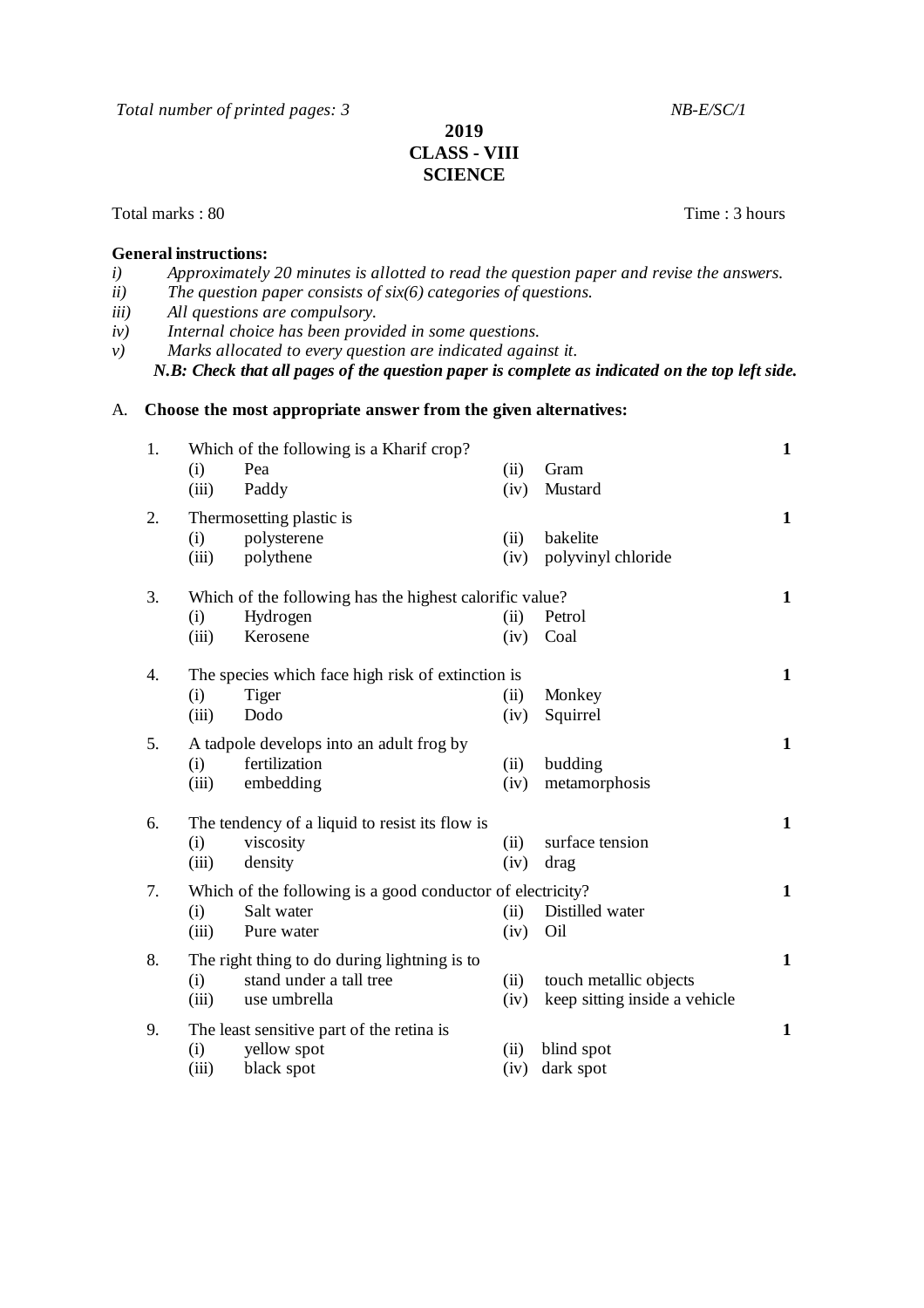|     | 10.<br>The branch of science that deals with the study of stars and other celestial<br>objects is called<br><b>Biology</b><br>Astronomy<br>(i)<br>(ii)<br>Geography<br>Ecology<br>(iv)<br>(iii) | 1                  |
|-----|-------------------------------------------------------------------------------------------------------------------------------------------------------------------------------------------------|--------------------|
|     | <b>B.</b> Fill in the blanks:                                                                                                                                                                   |                    |
| 1.  |                                                                                                                                                                                                 | $\mathbf{1}$       |
| 2.  | The metal which is in liquid state at room temperature is ______________.                                                                                                                       | $\mathbf{1}$       |
| 3.  |                                                                                                                                                                                                 | $\mathbf{1}$       |
| 4.  |                                                                                                                                                                                                 | $\mathbf{1}$       |
| 5.  |                                                                                                                                                                                                 | $\mathbf{1}$       |
|     | C. Answer the following questions in one word or one sentence:                                                                                                                                  |                    |
| 1.  | Name one disease caused by virus.                                                                                                                                                               | $\mathbf{1}$       |
| 2.  | Give one use of petrol.                                                                                                                                                                         | $\mathbf{1}$       |
| 3.  | What is ignition temperature?                                                                                                                                                                   | $\mathbf{1}$       |
| 4.  | Why is reproduction important?                                                                                                                                                                  | $\mathbf{1}$       |
| 5.  | What is electrolysis of water?                                                                                                                                                                  | $\mathbf{1}$       |
|     | D. Answer the following questions in about 10-20 words:                                                                                                                                         |                    |
| 6.  | List any four methods of preserving food.                                                                                                                                                       | $4 \times 1/2 = 2$ |
| 7.  | Draw a labelled diagram of a candle flame showing the different zones of flame.                                                                                                                 | $\boldsymbol{2}$   |
| 8.  | Define adolescence. What is the age period of adolescence in a child?                                                                                                                           | $1+1=2$            |
| 9.  | Why is it easier to cook food in a pressure cooker?                                                                                                                                             | 2                  |
| 10. | State two methods to reduce friction.                                                                                                                                                           | $2\times1=2$       |
| 11. | Differentiate between musical sound and noise.                                                                                                                                                  | $1+1=2$            |
| 12. | Write any two actions to be taken during earthquakes.                                                                                                                                           | $2\times1=2$       |
| 13. | State the two laws of reflection of light.                                                                                                                                                      | $2 \times 1 = 2$   |
| 14. | Give two applications of artificial satellites.                                                                                                                                                 | $2 \times 1 = 2$   |
|     | 15. What is greenhouse effect?                                                                                                                                                                  | 2                  |